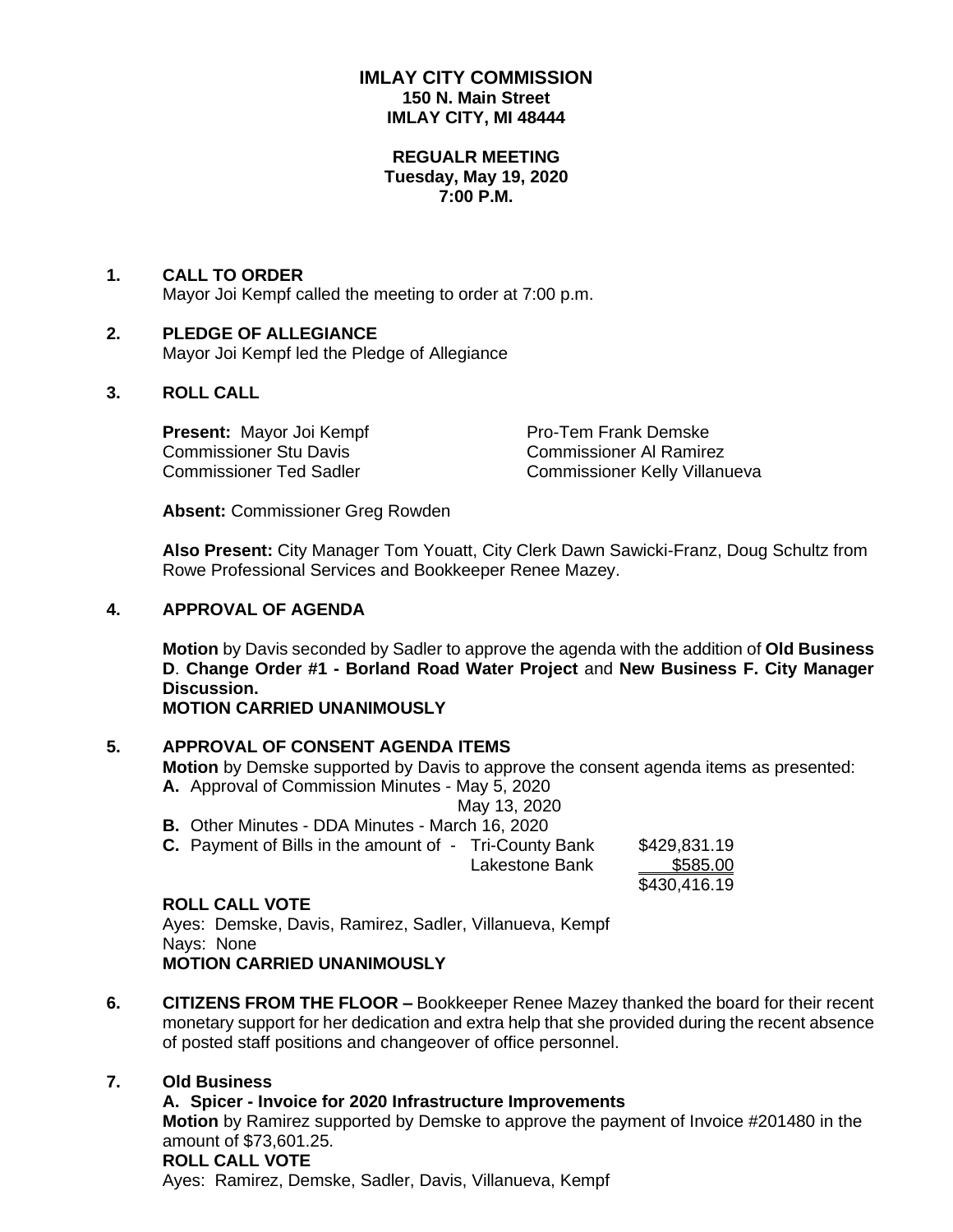## Nays: None **MOTION CARRIED UNANIMOUSLY**

- **B. Fire Hall Office Equipment Purchase Order -** Purchased 25 vinyl banquet/reception chairs for the meeting room of the fire hall at a cost of \$689.75. No action needed.
- **C. Splashpad Bid – Rowe Professional Services - Splashpad Bill Motion** by Ramirez supported by Sadler to pay Invoice #94221 for \$4,788.50 regarding Project #18C0277. **ROLL CALL VOTE**

Ayes: Ramirez, Sadler, Davis, Villanueva, Demske, Kempf Nays: None

**MOTION CARRIED UNANIMOUSLY**

# **D. Change Order #1 - Borland Road Water Project**

**Motion** by Davis supported by Sadler to accept the Change Order #1 – Borland Road Water Project – amending substantial completion time from May 22, 2020 to June 15, 2020 and amending final payment due from June 15, 2020 to June 30, 2020. **MOTION CARRIED UNANIMOUSLY**

# **8. New Business**

# **A. Resolution 2020-12 – Authorizing in Person Meeting**

**Motion** by Sadler and supported by Davis to approve Resolution #2020-12 **MOTION CARRIED UNANIMOUSLY**

# **B. Sesquicentennial Celebration**

**Motion** by Davis and supported by Villanueva to postpone the Sesquicentennial Celebration from August 8, 2020 until a future notice. **MOTION CARRIED UNANIMOUSLY**

# **C. Pool**

**Motion** by Villanueva supported by Ramirez to keep the pool closed for this year due to the social distancing order from the state.

**MOTION CARRIED UNANIMOUSLY**

# **D. Front Counter Glass Installation**

**Motion** by Davis and supported by Demske to accept the bid submitted by Todd's Glass, Mirrors & More, LLC for installation of protective counter glass and posts – estimate #2564 at a cost of \$1,900.00.

## **ROLL CALL VOTE**

Ayes: Davis, Demske, Ramirez, Sadler, Villanueva, Kempf Nays: None

# **MOTION CARRIED UNANIMOUSLY**

# **E. Letter of Resignation – City Manager Tom Youatt**

**Motion** by Davis supported by Villanueva to regretfully accept the resignation of City Manager Tom Youatt effective June 30, 2020.

# **MOTION CARRIED UNANIMOUSLY**

# **F. City Manager Discussion**

**Motion** by Sadler supported by Davis to give the personnel committee authorization to hire a search firm, if they find one that they are happy with, spending no more than \$25,000 without additional approval of the board council.

## **ROLL CALL VOTE**

Ayes: Sadler, Davis, Villanueva, Demske, Ramirez, Kempf Nays: None **MOTION CARRIED UNANIMOUSLY**

# **9. Mananger's Report**

**City Manager Tom Youatt's updates:** Focusing on Newark Road pump station rehabilitation and the M53 sanitary sewer portion of the 2020 infrastructure project and the Fourth Street part of the project is on hold for now. The fire hall punch list with Superior Contracting is working on completion. Landscaping work at the welcome sign has been approved and greenery will be added with mulch. State revenue sharing projections look positive for upcoming months.